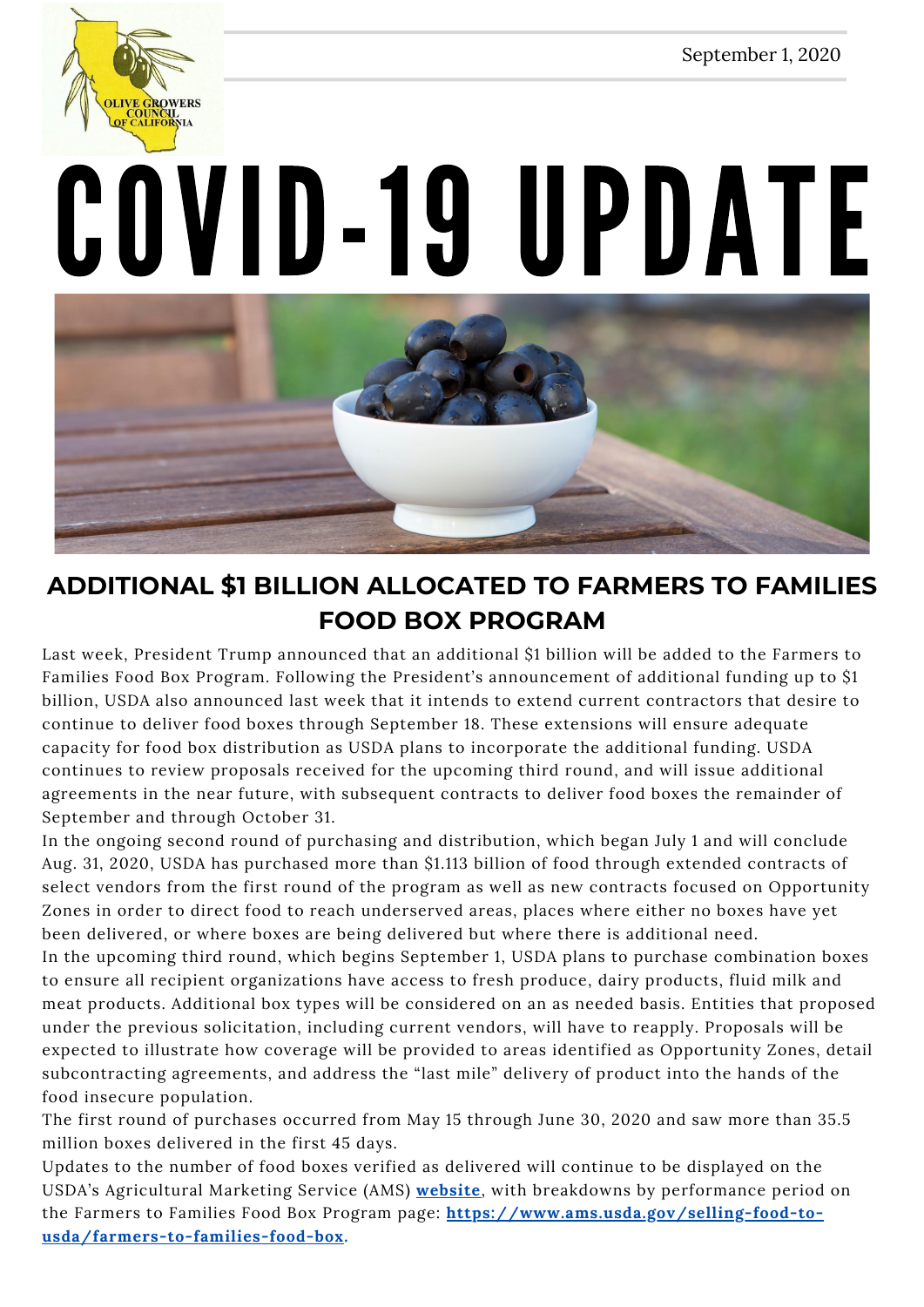# **CALIFORNIA REOPENING GUIDELINES**

Governor Newsom released new guidelines for reopening,calling it the Blueprint for a Safer Economy. The new guidelines are based on a 4-tier system. Every county in California is assigned to a tier based on its rate of new cases and positivity. At a minimum, counties must remain in a tier for at least 3 weeks before moving forward. Data is reviewed weekly and tiers are updated on Tuesdays. To move forward, a county must meet the next tier's criteria for two consecutive weeks. If a county's metrics worsen for two consecutive weeks, it will be assigned a more restrictive tier. Public health officials are constantly monitoring data and can step in if necessary – ex) ICU and/or hospitalizations rates spike. Counties can only move 1 tier at a time. The first weekly assessment will be on Sept. 8th.

|                                                                         | Higher Risk $\rightarrow$ Lower Risk<br>of Community Disease Transmission |                              |                           |                                     |
|-------------------------------------------------------------------------|---------------------------------------------------------------------------|------------------------------|---------------------------|-------------------------------------|
|                                                                         | <b>Widespread</b><br>Tier 1                                               | <b>Substantial</b><br>Tier 2 | <b>Moderate</b><br>Tier 3 | <b>Minimal</b><br>Tier <sub>4</sub> |
| Measures*                                                               |                                                                           |                              |                           |                                     |
| New cases**/100,000<br>population per day<br>(7 day average; 7 day lag) | >7                                                                        | $4 - 7$                      | $1 - 3.9$                 | <1                                  |
| <b>Testing % Positivity</b><br>(7 day average; 7 day lag)               | $>8\%$                                                                    | $5 - 8\%$                    | $2 - 4.9%$                | $2\%$                               |

County count per tier:

- 1. Widespread (this tier replaces the County Monitoring List) 38 Counties
- 2. Substantial 9 Counties
- 3. Moderate 8 counties
- 4. Minimal 3 counties

### **Initial step applied on August 28, 2020:**

Each county is assigned to a tier based on an adjusted case rate and test positivity from the prior two reporting periods. If a county's case rate and test positivity measure fall into two different tiers, the county will be assigned the more restrictive tier. This tier status will be effective on Monday, August 31, 2020.

If a county is initially assigned to Purple Tier 1 and has met the criteria for a less restrictive tier the prior week, the county only needs to meet the criteria for a less restrictive tier for one more week to move to the Red Tier 2. (For the September 8, 2020 assignment, a county does not need to remain in the Purple Tier 1 for three weeks. For all subsequent assessments, a county must remain in a tier for three weeks and meet the criteria to advance as described below.)

For more information on these tiers and counties-<https://covid19.ca.gov/safer-economy/>. You can find specific sector/activity information for each county on the website, as well.

## **WEBINAR ON COVID-19 PREVENTION PROGRAM FOR EMPLOYERS**

On September 17, 2020, the National Council of Ag Employers will be hosting a webinar design to assist employers in building a COVID-19 prevention program. Space is limited, so please register by clicking the following link: **<https://register.gotowebinar.com/register/7452019631276671758>**